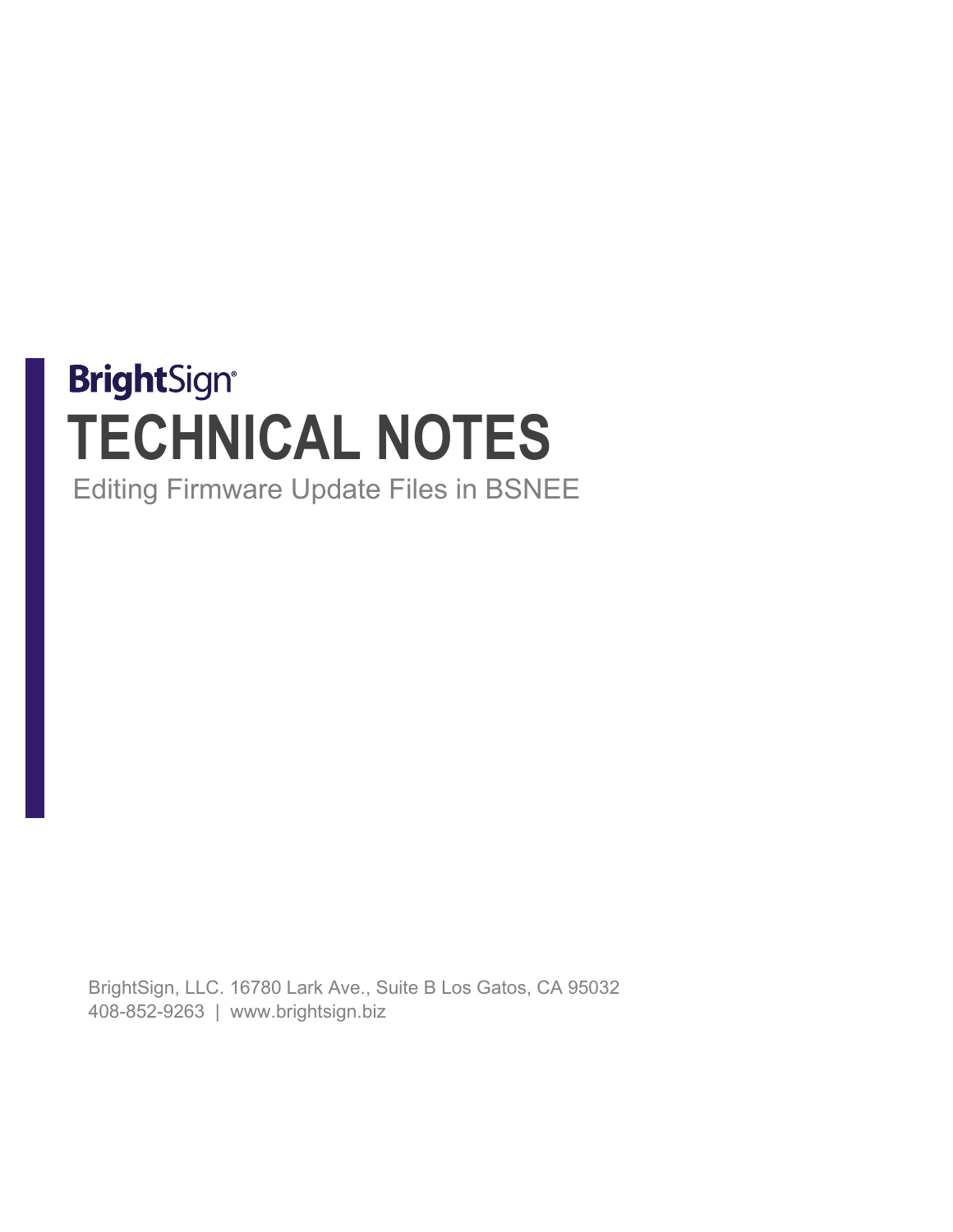## **INTRODUCTION**

BSNEE uses two mechanisms to distribute firmware updates: the API/WebUI allows users to distribute firmware updates to groups, while BrightAuthor provides beta, production, and minimum-compatible firmware versions that can be downloaded and bundled with player setup files. In both cases, BSNEE uses XML files in the *Resources* folder of the Persistent Storage site to determine which firmware updates are available for distribution.

This tech note outlines how to edit the XML files to include different firmware versions for distribution.

| <b>HD222. HD1022</b>                        | XD232. XD1032. XD1132                       |  |  |
|---------------------------------------------|---------------------------------------------|--|--|
| Production Release: Version 5.1.33          | Production Release: Version 5.1.40          |  |  |
| Beta Release : Version 5.1.54               | Beta Release : Version 5.1.54               |  |  |
| Minimum Compatible Release: Version 5.1.16  | Minimum Compatible Release: Version 5.1.33  |  |  |
| Select specific file                        | Select specific file                        |  |  |
| <b>Browse</b>                               | <b>Browse</b>                               |  |  |
| <b>O</b> Do not update                      | <b>O</b> Do not update                      |  |  |
| HD120, HD220, LS322, LS422, HD1020, AU320   | XD230, XD1030, XD1230                       |  |  |
| <b>Production Release: Version 5.1.33</b>   | Production Release : Version 5.1.40         |  |  |
| <b>Beta Release: Version 5.1.54</b>         | Beta Release: Version 5.1.54                |  |  |
| Minimum Compatible Release: Version 5.1.33  | Minimum Compatible Release: Version 5.1.33  |  |  |
| Select specific file                        | Select specific file                        |  |  |
| <b>Browse</b>                               | <b>Browse</b>                               |  |  |
| <b>O</b> Do not update                      | <b>O</b> Do not update                      |  |  |
| 4K242, 4K1042, 4K1142                       | <b>HD970</b>                                |  |  |
| Production Release: Version 5.1.37          | Production Release: Version 4.7.152         |  |  |
| Beta Release : Version 5.1.54               | Beta Release: Version 4.8.114               |  |  |
| Minimum Compatible Release : Version 5.1.33 | Minimum Compatible Release : Version 5.1.40 |  |  |
| Select specific file                        | Select specific file                        |  |  |
| <b>Browse</b>                               | <b>Browse</b>                               |  |  |
| <b>O</b> Do not update                      | <b>O</b> Do not update                      |  |  |

| General                      | Presentations |        | Security         |       |
|------------------------------|---------------|--------|------------------|-------|
| Name:                        | CA Los Gatos  |        |                  |       |
| Scheduled firmware upgrades: |               |        |                  |       |
| <b>HDx10:</b>                | (None)        | None   | $\Diamond$       |       |
| HDx20,LSx22:                 | (None)        | None   | $\Diamond$       |       |
| XD:                          | (None)        | 5.1.40 | $\Diamond$       |       |
| 4K:                          | (None)        | 5.1.37 | $\Diamond$       |       |
| XDX32:                       | (None)        | 5.1.40 | $\Diamond$       |       |
| HDx22:                       | (None)        | None   | $\Diamond$       |       |
| Autorun Version:             |               |        | 6.8.40           |       |
| Serial Debugging:            |               |        | Disabled         |       |
| System Log Debugging:        |               |        | Disabled         |       |
| <b>Devices</b>               |               |        | Save             |       |
| $-60F94M000480$              |               |        | HD1010 Cube Unit |       |
|                              |               |        |                  |       |
|                              |               |        | <b>Delete</b>    |       |
|                              |               |        |                  | Close |

*The Firmware Update window in BrightAuthor The Group Properties window* 

Technical Notes – Editing Firmware Update Files in BSNEE 1

*in the WebUI*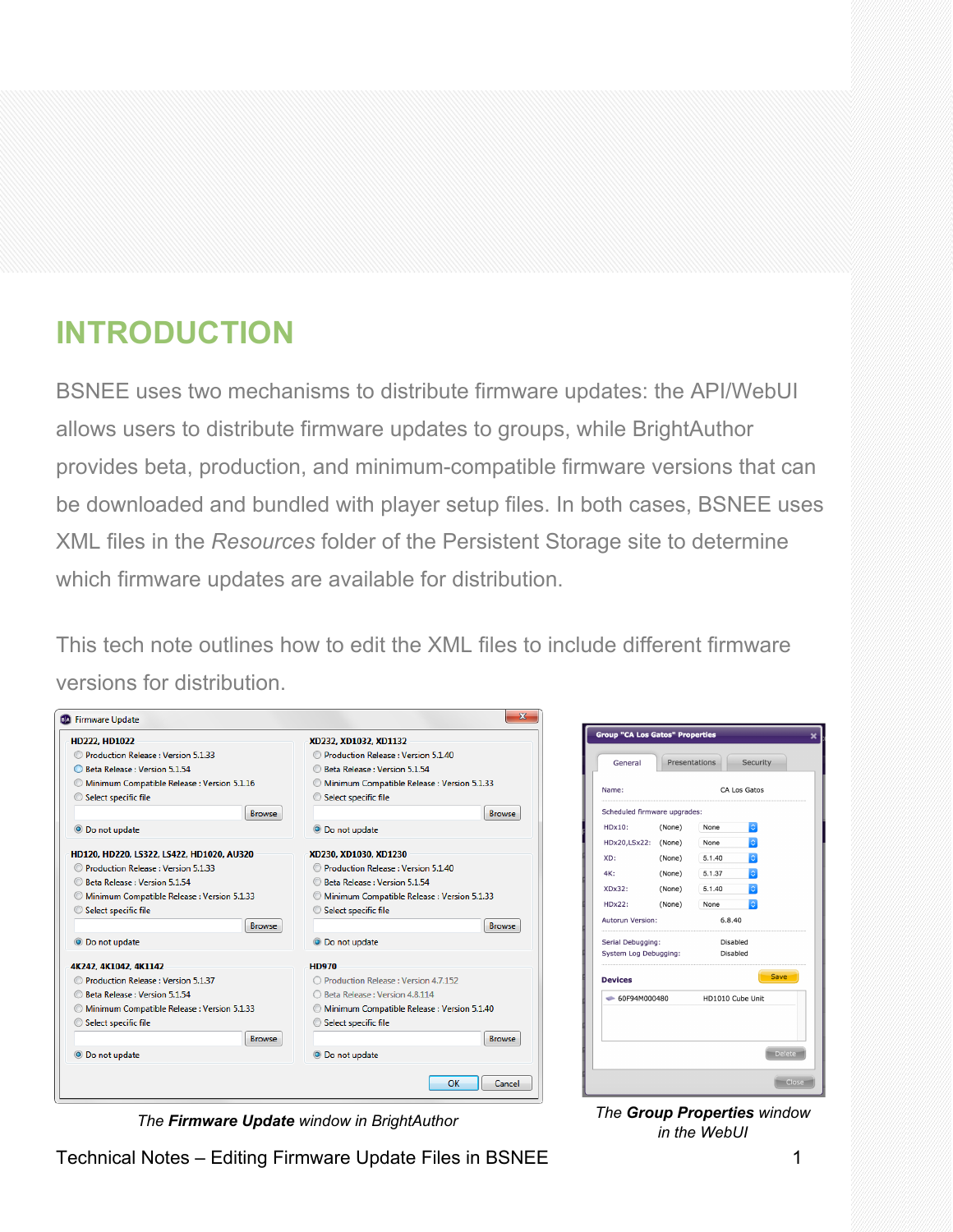#### **WebAPI/WebUI (BSNEE ver 3.9)**

Locate and open the *WebUIAutorun.xml* file located in the *Resources* folder of the Persistent Storage site.

The file will contain an  $\langle \text{autorum} \rangle$  entry for each compatible BrightAuthor autorun. Each <autorun> entry contains several <minFirmware> elements: Each denotes a specific minimum firmware version for a specific set of player models. Note that, unlike the BSNEE 4.0 WebAPI/WebUI, you cannot add new firmware file elements—you must modify the files that are already listed:

• <firmware uses="WebUI">: If you include the uses="WebUI" attribute and value, users will be able to select the firmware version in the **Scheduled firmware upgrades** dropdown list of the WebUI **Group Properties** window; otherwise, the update file will only be selectable via WebAPI calls.

**Note**: *For the changes to take affect in the WebUI, you must restart the BSNEEWebSite and BSNEEWebServices application pools in IIS.*

- $\circ$   $\leq$  family>: The player model family to which the firmware update applies. The family code names correspond to the model numbers as follows:
	- $\blacksquare$  Tiger:  $4$ Kx42
	- $\blacksquare$  Lynx: XDx32
	- Cheetah: XDx30
	- Bobcat: HDx22
	- Panther: LSx22, HDx20
	- Monaco: HDx10
- o <version>: The version number of the firmware update in X.Y.Z format
- o <versionNumber>: The version number of the firmware update calculated using the following expression:  $X*256*256+Y*256+Z$  (where the version number corresponds to X.Y.Z)
- $\circ$  <link>: The local-path URL of the firmware update file
- o <sha1>: The SHA1 checksum of the firmware update file
- $\circ$   $\leq$  filelength>: The size of the firmware update file (in bytes)

#### **WebAPI/WebUI (BSNEE ver. 4.0)**

Locate and open the *BSNFirmwares.xml* file located in the *Resources* folder of the Persistent Storage site.

The file should contain several  $\langle$ firmware> elements; each element denotes a specific firmware version for a specific set of player models. You can either add new <firmware> elements (increasing the available versions for distribution) or edit the existing ones:

• <firmware uses="WebUI">: If you include the uses="WebUI" attribute and value, users will be able to select the firmware version in the **Scheduled firmware upgrades** dropdown list of the WebUI **Group Properties** window; otherwise, the update file will only be selectable via WebAPI calls.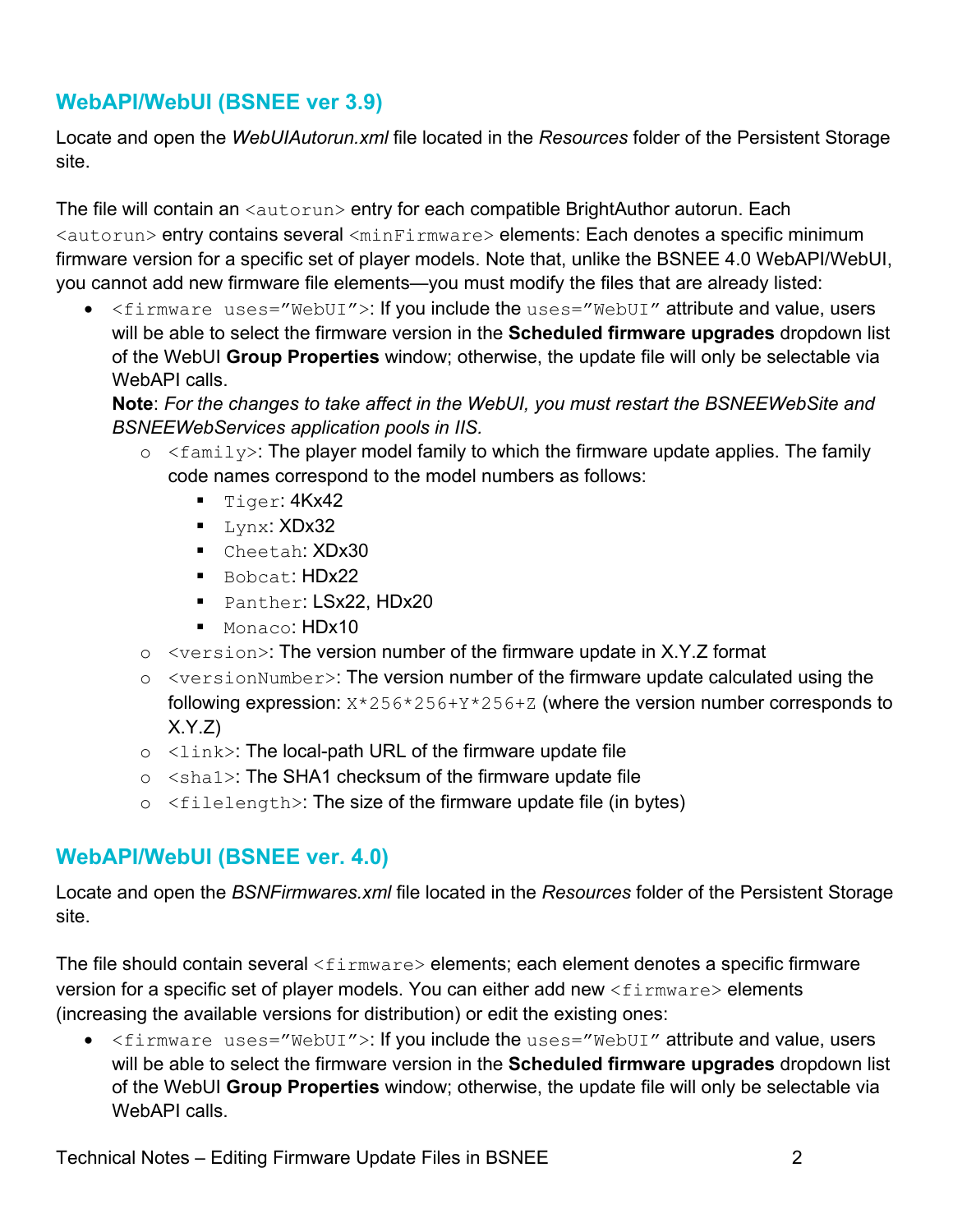**Note**: *For the changes to take affect in the WebUI, you must restart the BSNEEWebSite and BSNEEWebServices application pools in IIS.*

- $\circ$  <family>: The player model family to which the firmware update applies. The family code names correspond to the model numbers as follows:
	- Tiger: 4Kx42
	- Lynx: XDx32
	- Cheetah: XDx30
	- Bobcat: HDx22
	- Panther: LSx22, HDx20
	- Monaco: HDx10
- o <version>: The version number of the firmware update in X.Y.Z format
- $\circ$   $\leq$  versionNumber>: The version number of the firmware update calculated using the following expression:  $X*256*256+Y*256+Z$  (where the version numbers correspond to  $X.Y.Z$
- $\circ$   $\leq$  link>: The local-path URL of the firmware update file
- o <sha1>: The SHA1 checksum of the firmware update file
- $\circ$   $\leq$  filelength>: The size of the firmware update file (in bytes)

### **BrightAuthor**

Locate and open the *FirmwareCompatibilityFile.xml* file located in the *Resources* folder of the Persistent Storage site.

The file should contain several  $\langle$ FirmwareFile> elements; each element denotes a specific firmware version for a specific set of player models. Note that, unlike the BSNEE 4.0 WebAPI/WebUI, you cannot add new firmware file elements—you must modify the files that are already listed:

- <FirmwareFile>
	- $\circ$   $\leq$  family>: The player model family to which the firmware update applies. The family code names correspond to the model numbers as follows:
		- $\blacksquare$  Tiger:  $4$ Kx42
		- $\blacksquare$  Lynx: XDx32
		- Cheetah: XDx30
		- Bobcat: HDx22
		- Panther: LSx22, HDx20
		- Monaco: HDx10
	- $\circ$   $\lt$ type $\gt$ : The firmware-update type, which can be one of the following:
		- **Production**
		- Beta
		- **Minimum Compatible**
	- o <BAVersion>: The target BrightAuthor version for the <FirmwareFile> element.
	- o <version>: The version number of the firmware update in X.Y.Z format